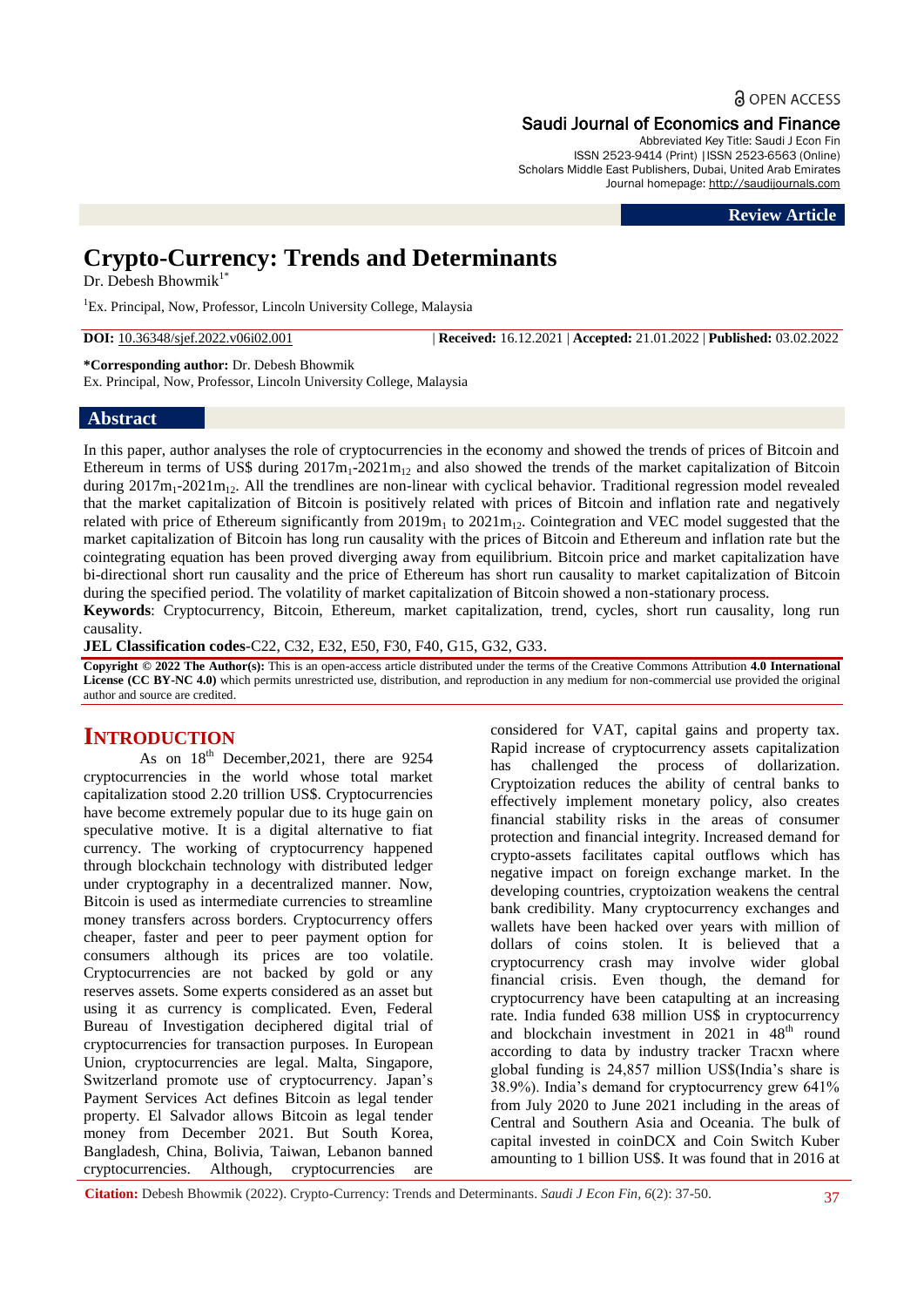7<sup>th</sup> round the total funding was 18.87 million US\$ which increased to 37.56 million US\$ in 2020 at  $25<sup>th</sup>$ round  $\begin{bmatrix} 1 \end{bmatrix}$ .

Whether cryptocurrency is to be considered as currency or asset or quasi-asset and on what conditions any cryptocurrency will be considered as stable coin digitally that will emerge a long debate on monetary economics. However, presently it is considered as decentralized finance where financial speculation has been creating technology driven capital outflows in an unregulated manner that hampers growth potentiality of capital formation in real terms. During the attempt of considering cryptocurrency as stable coin the people have been casting votes in several countries where Paraguay leads the first position by getting 460442 votes followed by Venezuela(363952 votes), Anguilla(217426 votes), Panama(88758 votes), USA(83869 votes) and India(76304 votes) respectively as on 18/12/2021. Therefore, the regulation/nonregulation of cryptocurrency in the era of introduction of worldwide central bank digital currency is a question of public policy choice in the transformation of money in one hand and financial stability on the other hand.

In this paper, the author has studied the cryptocurrencies with special emphasis on Bitcoin and Ethereum during the specified period from  $2019m<sub>1</sub>$  to  $2021m_{12}$ . The study covers the decomposition of trends, cycles and seasonal variation of prices of Bitcoin and Ethereum and market capitalization of Bitcoin. The determinants of market capitalization of Bitcoin and its integration and vector error correction model have been exclusively examined during the survey period.

#### **LITERATURE REVIEW**

There are innumerable literatures on cryptocurrencies in which mainstream literatures are confined with growing demand and importance of crypto as currency and as asset. Even, a group of writers eager to prove it as money and digital gold. A few writers are involved in analyzing the areas of monetary revolution through the development of Fintech and some are simply academicians. A debate has been evolved regarding its regulation and consideration of asset. However, this paper attempted to explain some important issues.

Nakamoto (2008) described that from a technical perspective, cryptocurrencies work through a peer-to-peer, distributed, and decentralized network through blockchain technology. There are no specific regulatory bodies that verify and control the transactions and the transfer of value within the network. The settlement time of cryptocurrencies is much shorter than other payment methods. In the case of bitcoin, the settlement time of ten minutes on

average is much faster than with any non-cash financial transaction, which may take days or weeks.

Avdeychik and Capozzi (2018) expressed that the growing momentum of cryptocurrencies and Fintech brings certain risks that raise several questions and concerns regarding the viability of the future integration of virtual currencies in the monetary and financial system, particularly in the absence of legislation and regulatory standards.

Scharding (2019) noted that cryptocurrencies vitalize illegal monetary transactions, money laundering, drug trading that create black market, and threatens stability of people's lifestyles and their incomes. Alonso and Luis (2019) said that there is no regulation or rulings on how to operate using cryptocurrencies for some European countries, such as Austria, Belgium and Croatia. Afzal and Asif (2019) stated that the transactions through cryptocurrencies are generally untraceable due to its decentralised nature for which criminal activities in disguise emerge rapidly.

Bolt and Van Oordt [\(2019\)](https://link.springer.com/article/10.1007/s40812-019-00138-6#ref-CR14) outlines three key elements of the cryptocurrency value: convertibility into fiat money or ability to buy goods and services, investors' expectations, and factors that determine acceptance of the cryptocurrency in the future, by both vendors and buyers.

Fernández-Villaverde and Sanches [\(2019\)](https://link.springer.com/article/10.1007/s40812-019-00138-6#ref-CR29) find that when private currency competes with a central bank issued e-money the former should vanish in equilibrium, yet it remains unclear what happens if cryptocurrencies are not a perfect substitute to fiat money.

Momtaz (2019) studied ICOs (Initial Coin Offerings) market although it is still at the infancy stage but the size of this market is substantial because the scope of the ICO has exponentially expanded beyond its initial purpose. Moreover, the OECD [\(2019\)](https://link.springer.com/article/10.1007/s40812-019-00138-6#ref-CR52) lays out basic principles and typical steps of an ICO. An important distinction between tokens and cryptocurrencies is that there is a liability or some sort of commitment behind the token, and this liability determines its value. Now that this crypto asset bears more similarity with traditional assets, one would expect also the main predictions of neoclassical finance to come true.

Fadeyi *et al*., (2020) said that cryptocurrencies became more popular and recognition which spill over into industries and other domain although the blockchain technology that is used in cryptocurrency mining require huge electricity consumption, graphic processing units, and power-intensive computing abilities.

1

 $1$  Economic Times dated  $1/1/2022$ 

<sup>© 2022</sup> |Published by Scholars Middle East Publishers, Dubai, United Arab Emirates 38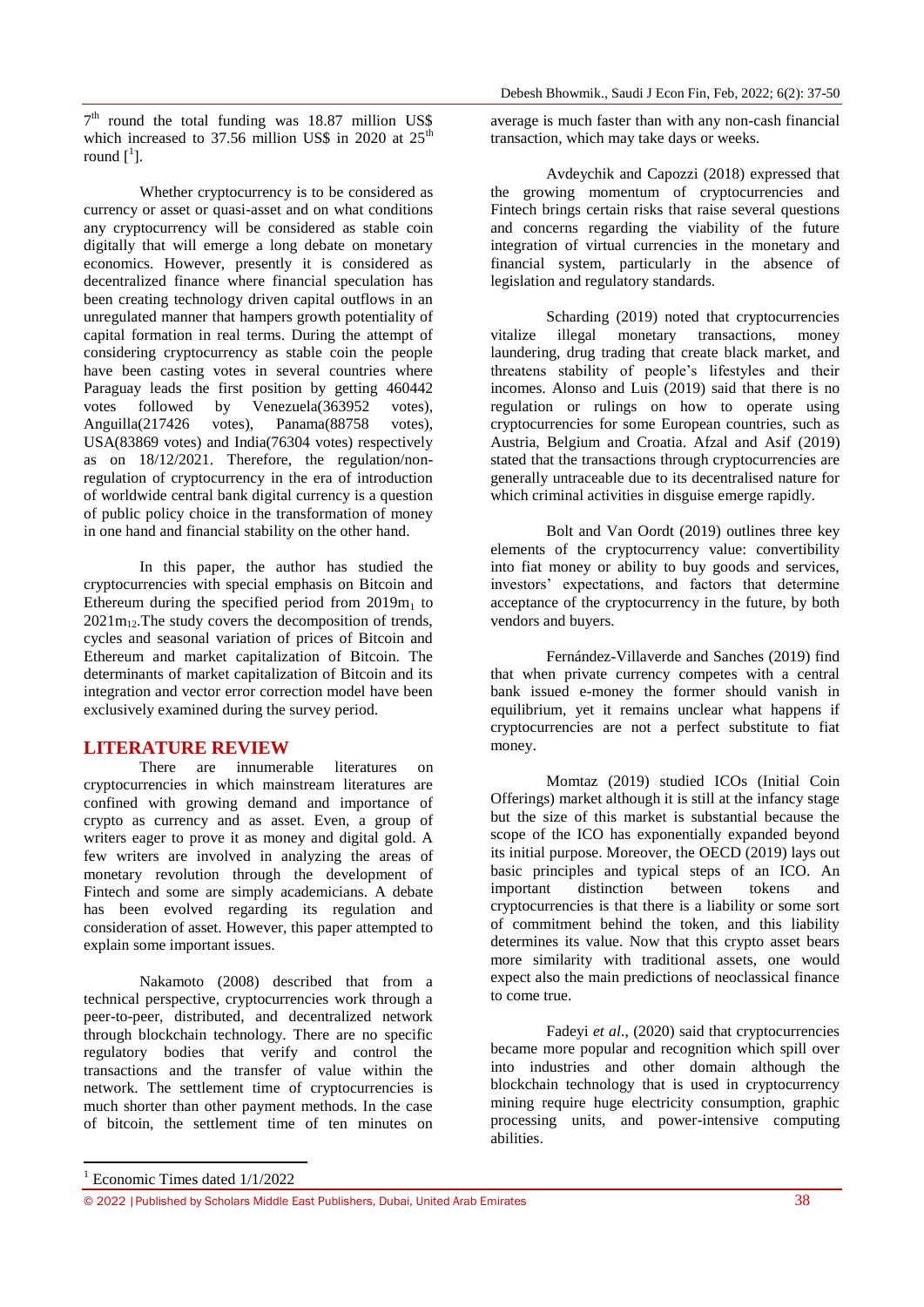Fantazzini and Zimin [\(2020\)](https://link.springer.com/article/10.1007/s40812-019-00138-6#ref-CR27) estimated the risk of default of cryptocurrencies in a set of models on 42 digital coins extending traditional risk analysis to cryptocurrencies and distinguished market risk and credit risk where the former indicated movements in prices of other assets and latter indicated traditional finance with the failure of the counterparty to repay. Authors found credit risk of cryptocurrency in the possibility of them losing credibility among users, and thus becoming value-less, or "dead" and the market risk of cryptocurrencies is driven by Bitcoin, suggesting some degree of homogeneity in the crypto market. As for the credit risk, the one-year trading volume and the average yearly Google search volume work remarkably well, suggesting indeed a similarity between the newly defined credit risk for cryptocurrencies and the one traditionally used for other asset classes.

Chirita and Nica (2020) evaluated the effects that the appearance of the cryptocurrencies had on the cybernetic economic system in Romania applying multi-dimensional analysis on the price of Bitcoin from 23/4/2013 to 23/12/2019 in Romania and found that the speculative bubbles (like tulip bubble) that led to the emergence of systemic shocks that spread contagiously in the respective network and led to economic crises. Haryanto *et al*., (2020) studied the disposition effect and the herding behaviour in the cryptocurrencies realm by investigating the trading behaviour at a crypto exchange and found a reverse disposition effect in bullish periods where a Bitcoin price increases while a positive disposition effect is observed in bearish period.

Rejeb, Rejeb and Keogh (2021) emphasized that cryptocurrencies promote innovation and create new business models. A cryptocurrencies-based ecosystem can provide opportunities for new market entrants and supports start-ups through facilitating the process of fundraising. The lack of governance in peerto-peer networking transactions is the biggest hurdles in the spread of cryptocurrencies. Users are at risk of being victims of fraud and cyberattacks. Cryptocurrencies mining require substantial electric energy consumption that often necessitates economies of scale. Investors and businesses might also consider the use of cryptocurrencies to facilitate tax evasion, money laundering and the financing of illicit activities.

Zhu *et al*., (2021) used VAR model of Bitcoin prices from 1/7/2013 to 31/5/2020 showing Granger causality, volatility, asymmetry, and explored the relationships between investor attention and Bitcoin market, specifically for the forecasting abilities of investor attention. The results show that regarding the Bitcoin return, incorporating the investor attention surely improve the forecasting accuracy. However, predictive models with investor attention do not outperform the benchmark model regarding the Bitcoin realized volatility. The Bitcoin earnings forecasts based

on investor attention have significant economic values as the Sharpe ratio is indeed increased.

#### **Objectives of the paper**

The paper studied the nature of cryptocurrency especially, Bitcoin and Ethereum. The non-linear trend lines of prices of Bitcoin, and Ethereum and market capitalization of Bitcoin was analyzed through trend lines. The Hamilton filter of Bitcoin market capitalization, its ARMA nature were observed through Hamilton (2018) model and ARIMA (p, d, q) model. Its nonstationary character of fluctuations was also tested through some models. The relation of market capitalization of Bitcoin with its price, Ethereum price and world inflation rate was found out. The cointegration, vector error correction, short run and long run causalities and impulse response functions among above relations were extensively studied.

#### **Methodology and sources of data**

Semi-log regression model was applied for getting trend lines of prices of Bitcoin and Ethereum and the market capitalization of Bitcoin. ARMA Maximum Likelihood (OPG-BHHH) model was used for analysing autoregressive and moving average property of market capitalisation of Bitcoin. Hamilton filter model (2018) was fitted to find out the cycles, trends and seasonal variation of the market capitalisation of Bitcoin during  $2017m_1-2021m_{12}$ . Donoho and Johnstone model (1998) was used to estimate of wavelet shrinkage of coefficient of variance of market capitalisation of Bitcoin. The traditional seasonal unit root test was done to verify the seasonality and fluctuations of the market capitalisation of Bitcoin by applying the Hylleberg,Engle,Granger and Yoo(1990) model. The multiple regression model confirmed the relation among Bitcoin market capital capitalisation, prices of Bitcoin and Ethereum and the world inflation rate during  $2019m_1-2021m_{12}$ . Johansen (1988) cointegration and vector error correction model were applied for finding cointegration, long run and short run causalities and impulse response functions. The Wald test (1943) was utilised for showing short run causalities. The monthly data on market capitalisation of Bitcoin from  $2017m_1$  to  $2021m_1$  were collected from www.statista.com, the monthly data from  $2019m_1$ to  $2021m_{12}$  on the prices of Bitcoin and Ethereum were collected from [www.in.investing.com](http://www.in.investing.com/) and the monthly data on world inflation (measured by Producer's Price Index by commodity: Final demand: Finished goods less food and energy) from  $2019m_1$  to  $2021m_{12}$  were collected from Federal Reserve Bank of St. Louis. The unit of Bitcoin market capitalisation is billion US\$, the prices of bitcoin and Ethereum are BTC/\$, and ETH/\$ respectively.

#### **Observations from the models [A] The Trends**

The world-wide cryptocurrency market capitalization from April 29,2013 to December 18,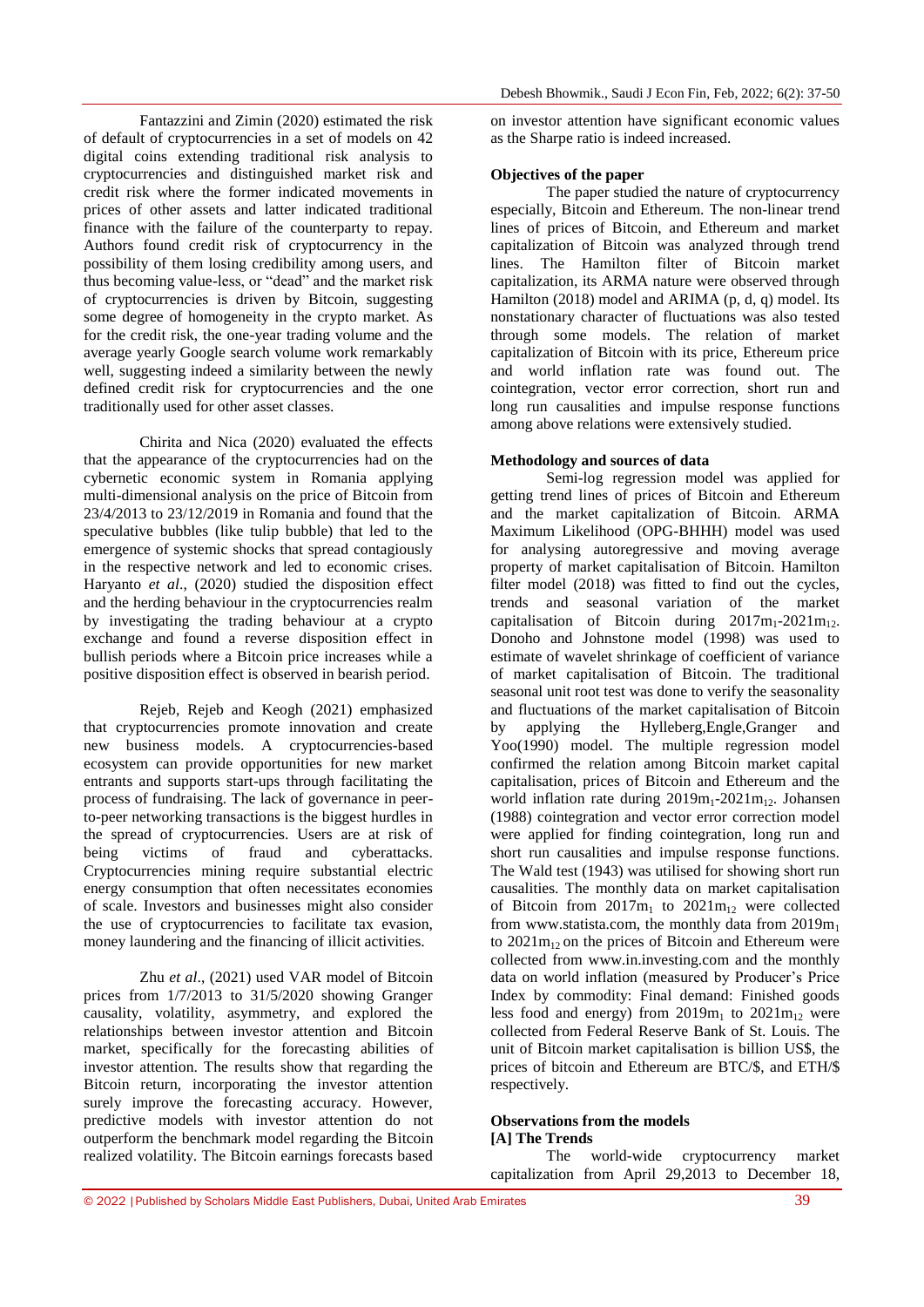

2021 have been depicted in Figure 1 whose overall trend is upward but it is cyclical consisting of many downswings and upswings and it is highly volatile.

**Figure 1: Market capitalization of cryptocurrency** Source: coinmarketcap.com

In the Table 1, the top ten cryptocurrencies along with their market capitalization and prices in terms of dollar as on 18/12/2021 have been shown where Bitcoin is headed in the list followed by Ethereum, Binance Coin, Tether, Solana and so on.

| Name of currency | <b>Symbol</b> | <b>Price in USDollar</b> | <b>Market capitalization (billion USDolar)</b> |
|------------------|---------------|--------------------------|------------------------------------------------|
| <b>Bitcoin</b>   | <b>BTC</b>    | 46827.5                  | 888.24                                         |
| Ethereum         | ETH           | 3951.10                  | 470.62                                         |
| Binance Coin     | <b>BNB</b>    | 529.21                   | 88.49                                          |
| Tether           | <b>USDT</b>   | 1.0005                   | 76.34                                          |
| Solan            | <b>SOL</b>    | 180.043                  | 55.86                                          |
| Cardano          | <b>APA</b>    | 1.2485                   | 42.79                                          |
| <b>USD</b> Coin  | <b>USDC</b>   | 0.9997                   | 41.97                                          |
| <b>XRP</b>       | <b>XRP</b>    | 0.82256                  | 38.95                                          |
| Avalance         | <b>AVAX</b>   | 114.31                   | 28.08                                          |
| Terra            | LUNA          | 71.4583                  | 27.08                                          |

**Table 1: Cryptocurrencies, price, and market capitalization**

Source: www.investing.com

The value of Bitcoin in terms of US Dollar has been estimated as four phases trend line during  $2019m_1$ - $2021m<sub>12</sub>$  which is significant at 5% level in each phase and is given below.

Log(btc\$)=-62.982+7.348t-0.276t<sup>2</sup>+0.0045t<sup>3</sup>-2.68e<sup>-05</sup>t<sup>4</sup>

$$
(-4.27)^*(4.93)^*(-5.02)^*(5.12)^*(5.17)^*
$$

 $R^2$ =0.93, F=106.85\*, DW=0.719, btc\$=value of Bitcoin in terms of dollar, t=month, \*=significant at 5% level,  $n=36$ 

In Figure 2, the trend line is shown where its cyclical nature is clear in which it is increasing in the first phase followed by decreasing, increasing and decreasing successively.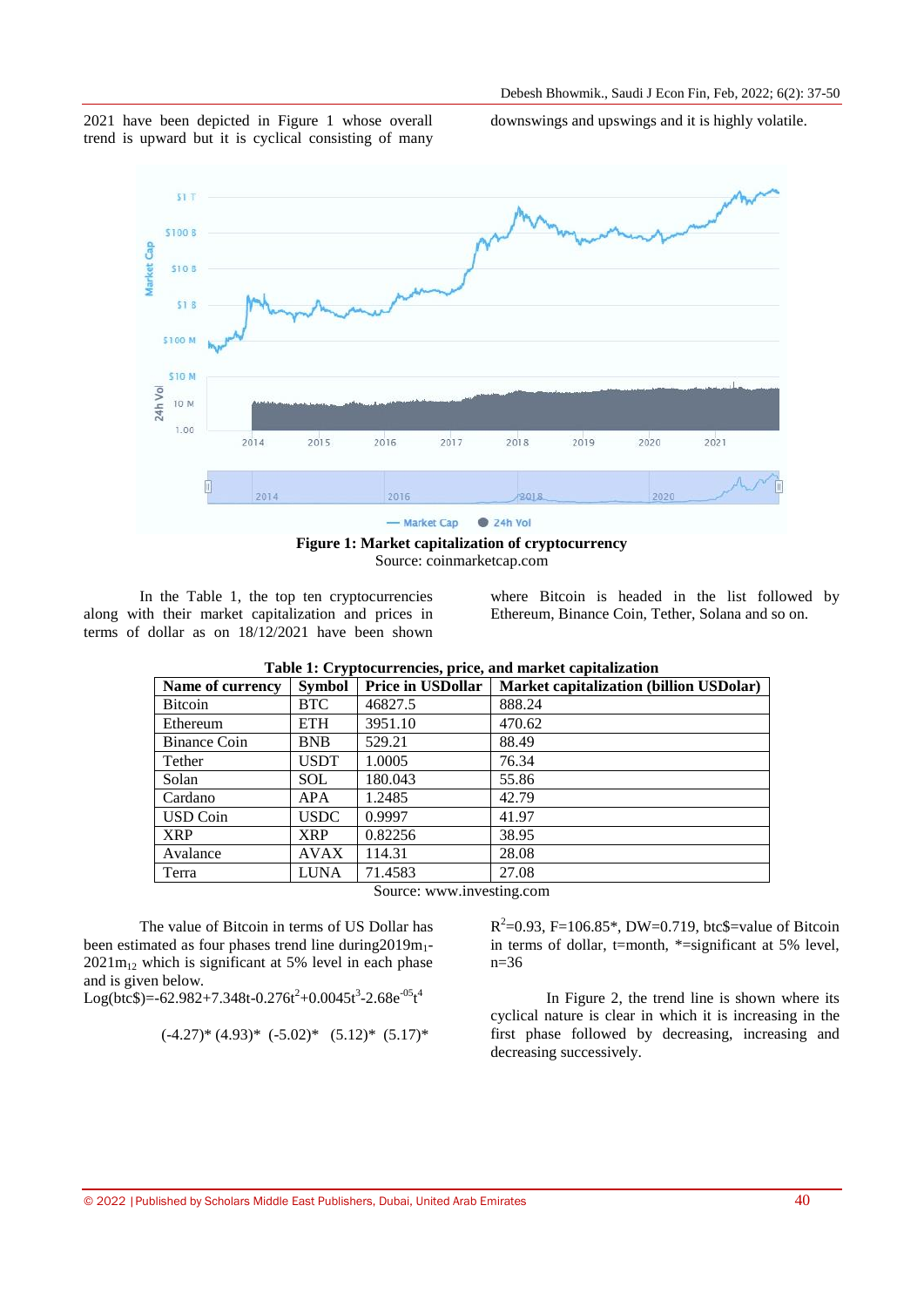

This estimated trend line is a stable model which was tested by cumulative sum of squares line





**Figure 3: Stability of trend line of bitcoin value**

The market capitalisation of Bitcoin during  $2017m_1-2021m_{12}$  has been rising with a cyclical fashion where its trend line is estimated as four phases which is given below.

 $Log(mk)=1.873+0.501t-0.028t^2+0.00064t^3-4.67e^{-06}t^4$  $(8.22)^* (9.86)^* (-8.56)^* (7.81)^* (-6.98)^*$ 

 $R^2$ F=155.95\*, DW=0.532, Mk=market capitalisation of Bitcoin, t=month, \*=significant at 5% level.  $n=60$ 

In Figure 4, it is found as four phases trend line in an increasing fashion.

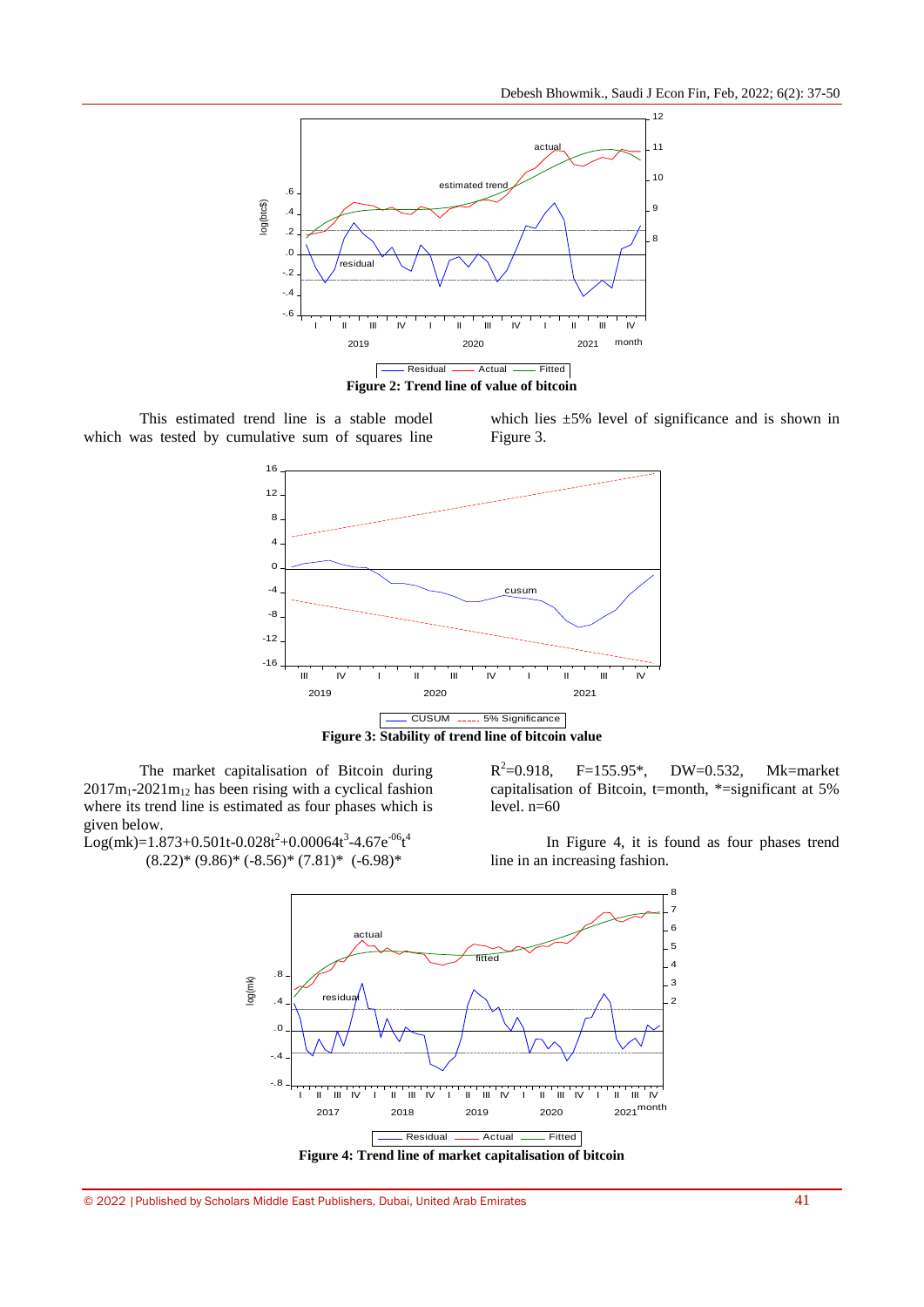The estimated trend line of market capitalisation of Bitcoin is stable according to cumulative sum of squares line which lies within  $\pm 5\%$ significant level. It is shown below in Figure 5.



The value of Ethereum in terms of US Dollar from  $2019m_1$  to  $2021m_{12}$  has been increasing steading after the second phase. The trend line is estimated below.

 $R^2 = 0.97$ , F=276.74\*, DW=1.23, eth\$= value of Ethereum in terms of US\$, n=36, \*=significant at 5% level.

 $Log(eth\$  = -62.298+7.188t-0.279t<sup>2</sup>+0.0046t<sup>3</sup>-2.83e<sup>-05</sup>t<sup>4</sup>  $(-4.64)$ \*  $(5.30)$ \* $(-5.58)$ \*  $(5.84)$ \*  $(-6.01)$ \*

In Figure 6, the trend line of the value of Ethereum has been plotted where all the four phases are distinctly visible starting from upswing.



The estimated trend line is tested as stable since it is passing through  $\pm 5\%$  significant level which is shown in Figure 7.

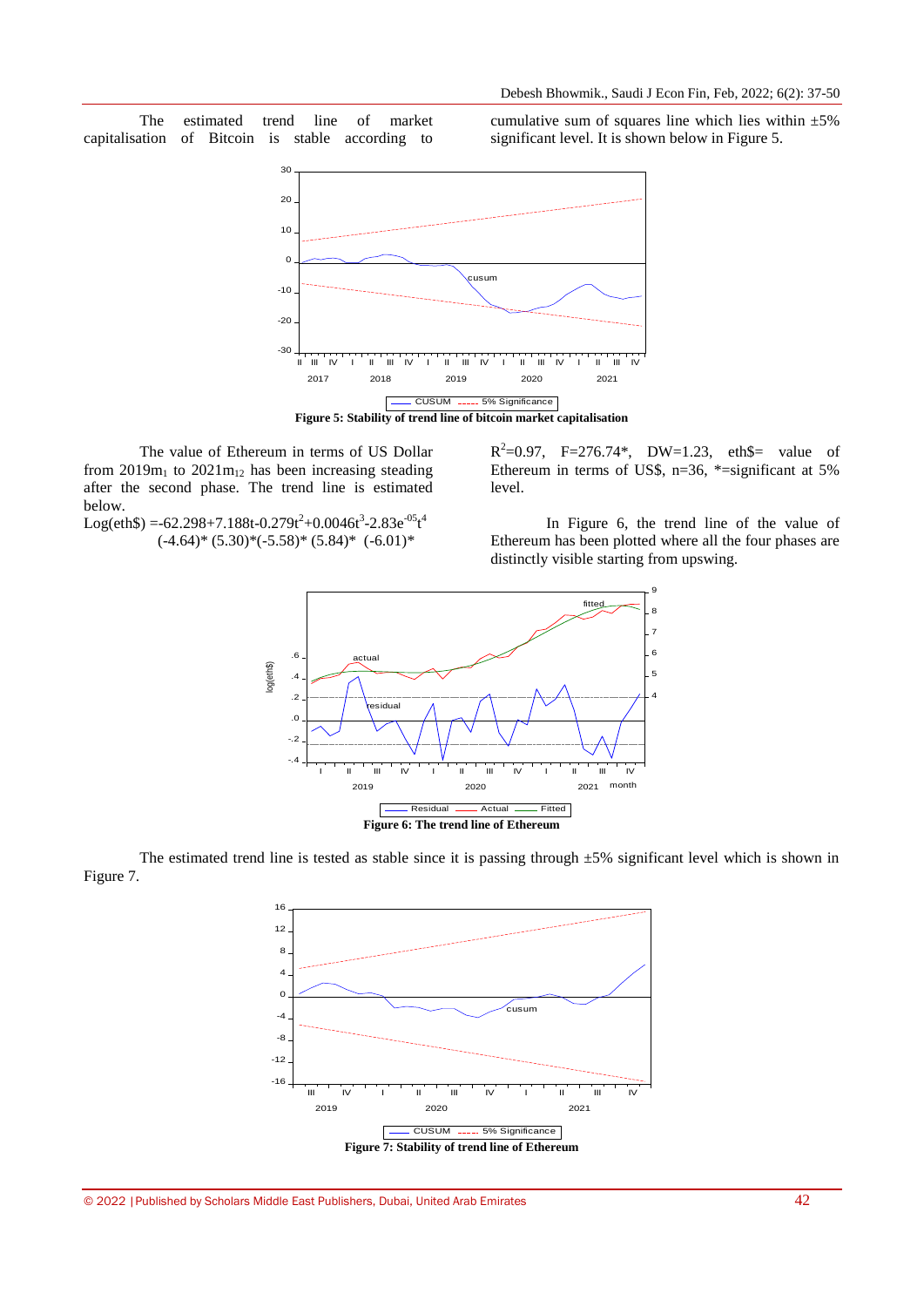The value of Bitcoin in terms of dollar is volatile where its autoregressive and moving average in lag one model is estimated by ARMA Maximum Likelihood (OPG-BHHH) model from  $2019m_1$  to  $2021m_{12}$  and is found significant at 5% level.

Log(btc\$)=9.606+0.9709log(btc\$)<sub>t-1</sub>+0.399 $\varepsilon_{t-1}$ +0.0394 $\sigma_t^2$ 

 $(11.16*(19.01)*$   $(2.09)*(3.20)*$  $R^2$ =0.948, F=196.76\*, DW=1.98, AR root=0.97, MA root= $-0.40$ , n= $36$ , \*=significant at 5% level

The AR coefficient and MA coefficient are significant at 5% and their values of coefficients are less than one which implies convergence and their roots are less than one which implies the model is stable. The t value of the variance is significant and its value is not high so that the volatility in ARMA (1,1) model is minimised. Since the value of DW is high then the model has no autocorrelation problem.

The decomposition of trend, cycles and seasonal variation can be found from the Hamilton regression filter model (2018). The regression equation of Bitcoin market capitalisation from  $2017m_1$  to  $2021m_{12}$  is calculated below.

 $Log(mk)_{t=4.242+0.1684\log(mk)_{t=24-}0.259\log(mk)_{t=25-}0.065\log(mk)_{t=26}$  $(3.24)^*$   $(0.23)$   $(-0.28)$   $(-0.07)$ +0.5024 $log(mk)_{t-27}$ + $v_t$ 

(0.81)  $R^2$ F=0.766, DW=0.111, mk=market capitalisation of Bitcoin, \*=significant at 5% level,  $n=33$ 

So, the residual  $v_t$  becomes the Hamilton (2018) regression filter residual.

 $v_{t=}$  Log(mk)<sub>t</sub>-4.242+0.1684log(mk)<sub>t-24</sub>-0.259log(mk)<sub>t-25</sub>- $0.0656\log(mk)_{t-26} + 0.5024\log(mk)_{t-27}$ 

The decomposition of cycles, trends and seasonal variation of market capitalisation of Bitcoin during  $2017m_1$  -2021 $m_{12}$  can be obtained by applying STL method of the  $v_t$ .

In Figure 8, the first panel explained the cyclical behaviour of the market capitalisation of Bitcoin where there are many cycles of upswings and downswings consisting of 8 peaks and 7 troughs and the overall patterns of cycles consist of four phases. In the second panel, the trend of the market capitalisation of Bitcoin behaves strongly upward. In the third panel, the seasonal variation showed extremely volatile with upward and downward fashions having inverse U shaped but the fluctuation gradually decreases.



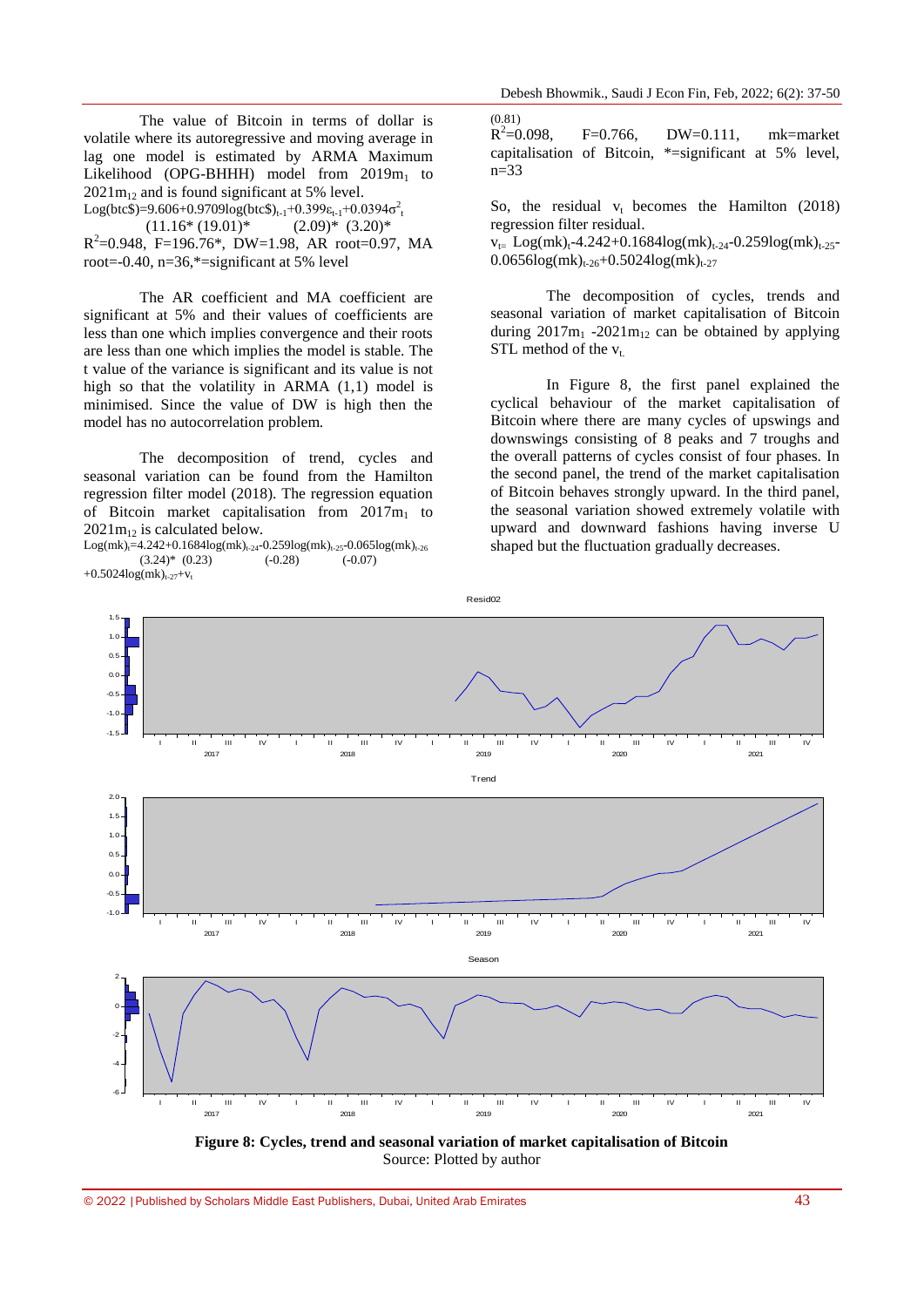If the Hamilton model passes through the ARMA (p, q) model which is obtained from the automatic selection from 25 best models where AIC is minimum then it was found that ARMA (1,3) model is the best fitted (with the help of ARMA Maximum Likelihood (OPG - BHHH)) model where AIC=0.040068530217 which is minimum. The estimated ARMA (1,3) of the residual of regression filter remains as below,

 $v_t = 0.08258 + 0.9333v_{t-1} + 0.207\epsilon_{t-3} + 0.06635\sigma_t^2$  $(0.125)$   $(11.32)^*$   $(0.983)$   $(3.12)^*$ 

 $R^2=0.892$ , F=80.12\*, DW=1.47, AR root=0.93, MA roots= $0.30\pm0.51$ i,  $-0.59$ ,  $*$ =significant at 5% level, period= $2017m_1 - 2021m_{12}$ , n=33

It states that the autoregressive part of the residual filter of Hamilton model showed convergent Induct showcu conve

and significant but the moving average part of the model showed convergent but insignificant which confirmed that the volatility never stops although the system is stable model since its roots are less than one. Above all, in the ARMA (1,3) model, the t value of coefficient of variance is significant and its value is minimum so that it may diminish but not certain since it is nonstationary.

The Residual test for correlogram of this model proved that the seasonal variation would not be removed because both the ACF and the PACF continuously varied from positive to negative values indefinitely which in other words can be represented as there is continuous process of volatility. In Figure 9, the values of ACF and PACF and their Q stat are given whose probabilities are shown above 5% level of significance.

| Autocorrelation | <b>Partial Correlation</b> |   |  |    | АC               | PAC.             | Q-Stat | Prob  |
|-----------------|----------------------------|---|--|----|------------------|------------------|--------|-------|
| п               |                            | п |  | 1  | 0.230            | 0.230            | 1.9025 |       |
|                 |                            |   |  | 2  | $-0.205$         | $-0.272$         | 3.4651 |       |
|                 |                            |   |  | 3  | 0.025            | 0.167            | 3.4886 | 0.062 |
|                 |                            |   |  | 4  | 0.236            | 0.145            | 5.7066 | 0.058 |
|                 |                            |   |  | 5. | $-0.155$         | $-0.277$         | 6.6972 | 0.082 |
|                 |                            |   |  | 6  | $-0.019$         | 0.263            | 6.7121 | 0.152 |
|                 |                            |   |  | 7  |                  | $0.168 - 0.031$  | 7.9615 | 0.158 |
|                 |                            |   |  | 8  |                  | $0.003 - 0.092$  | 7.9620 | 0.241 |
|                 |                            |   |  | я  |                  | $-0.294 - 0.128$ | 12.120 | 0.097 |
|                 |                            |   |  | 10 | 0.058            | 0.133            | 12.287 | 0.139 |
|                 |                            |   |  | 11 |                  | $0.049 - 0.194$  | 12.414 | 0.191 |
|                 |                            |   |  |    | 12 -0.172 -0.039 |                  | 14.043 | 0.171 |
|                 |                            |   |  |    | 13 -0.125        | 0.055            | 14.950 | 0.185 |
|                 |                            |   |  | 14 | 0.089            | $-0.154$         | 15.435 | 0.219 |
|                 |                            |   |  |    | 15 -0.100 -0.010 |                  | 16.074 | 0.245 |
|                 |                            |   |  | 16 | $-0.219 - 0.110$ |                  | 19.321 | 0.153 |

**Figure 9: ACF and PACF of ARMA (1,3)** Source: Plotted by author

Wavelet Shrinkage Estimator (on soft threshold) on the noise of market capitalization of Bitcoin from  $2017m_1$  to  $2021m_{12}$  using coefficient variance (Gaussian type) also proved that it is not

converging towards equilibrium and was found nonstationary and unstable. On the other hand, its noise is completely volatile which is seen in Figure 10 below.



The seasonal fluctuations consist of the components of trend, growth and cycle where the nature of the deterministic and stochastic seasonal fluctuations can be determined by the seasonal unit root test (Darne and Diebolt, 2002). Using Hylleberg, Engle, Granger and Yoo (1990) model ,the seasonal unit root test for

log of market capitalisation of Bitcoin from  $2017m<sub>1</sub>$  to  $20211m_{12}$  with lag 10 assured that there is unit root where t value of the test is greater than the absolute value at 5% level of significant which is stated below(assuming periodicity=12).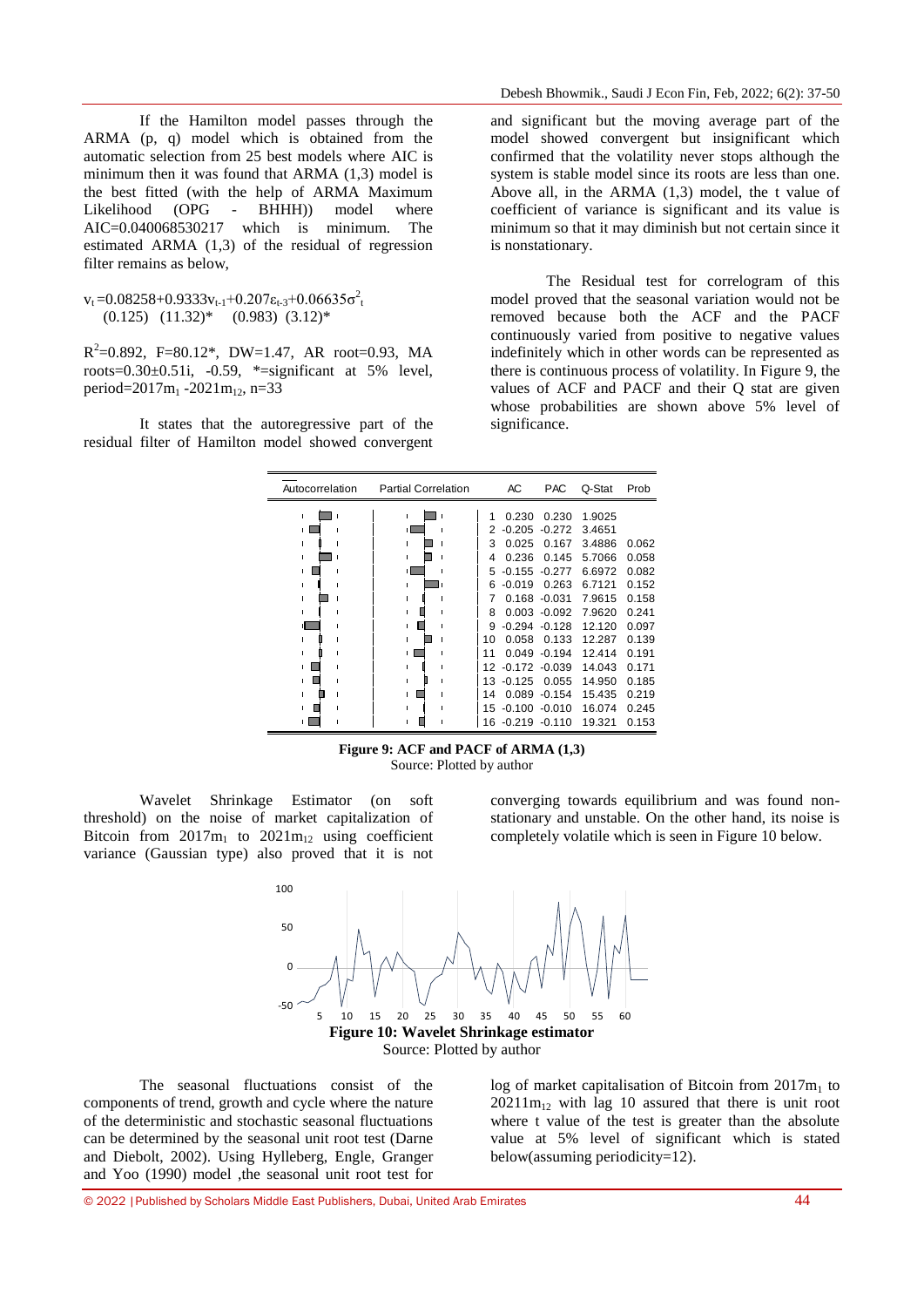HEGY test statistic in all seasonal frequencies was found 6.356 at n=38 whose 5% significant level is 7.31 and HEGY test statistic in all frequencies was found as 6.482 at n=38 whose 5% significant level is 6.82.

#### **[B] The Determinants**

In this paper, it is assumed that the value of market capitalization of Bitcoin is generally influenced by the price of Bitcoin itself and the price of Ethereum and the inflation rate although the prices of other cryptocurrencies have equally influence on the market capitalization of Bitcoin. For simplicity, the prices of two main cryptocurrencies have been taken for analysis.

The traditional regression analysis states that the market capitalization of Bitcoin is positively associated with the value of Bitcoin and the world

inflation rate and inversely related with the price of Ethereum significantly during  $2019m_1$ - $2021m<sub>12</sub>$ . Moreover, one percent increase in Bitcoin price and inflation rate per year lead to 1.057% and 1.015% increase in market capitalization of Bitcoin per year and one per cent increase in price of Ethereum leads to 0.0358% decrease in market capitalization of Bitcoin per year from  $2019m_1$  to  $2021m_{12}$ .

Log(mk)=-9.7668+1.0572log(btc\$)-0.0358log(eth\$)+1.0451log(inf)<br>  $(-4.64)^*$  (69.60)\*  $(-2.49)^*$  (2.56)\*  $(-4.64)$ \*  $(69.60)$ \*  $R^2 = 0.999$ , F=28364.69\*, DW=1.035, inf=world inflation rate (producers price index), \*=significant at 5% level. n=36,

This estimated model is significant and stable which was obtained from CUSUM of squares that passes through ±5% significant level which is shown below in Figure 11.



Unrestricted Johansen cointegration rank test among the first difference series of market capitalisation of Bitcoin, prices of Bitcoin and Ethereum and inflation rate during  $2019m_3$  –  $2021m<sub>12</sub>(adjusted samples) with the assumption of$  linear deterministic trend has explored one cointegrating equation in significant Trace statistic and Max Eigen statistic. In Table 2, the values of Trace statistic, Max Eigen statistic with critical value and probabilities have been clearly shown.

None\* 10.754853 67.45534 47.85613 10.0003 At most 1 0.291004 19.65480 29.79707 0.4466 At most 2  $\begin{array}{|l|l|l|l|l|} \hline 0.194264 & 7.961998 & 15.49471 & 0.4695 \hline \end{array}$ At most 3 0.018013 0.618023 3.841465 0.4318 Max-Eigen Statistic None\* 10.754853 47.80053 27.58434 0.0000 At most 1 0.291004 11.69281 21.13162 0.5782 At most 2 0.194264 7.343975 14.26460 0.4493 At most 3 0.018013 0.618023 3.841465 0.4318 Hypothesized Hypothesized Eigenvalue Trace<br>No. of CE(s) Statisti **Statistic** 0.05 0.05 Prob.\*\*<br>Critical Value

**Table 2: Johansen cointegration test**

Source: Calculated by author

\*Denotes rejection of the hypothesis at the 0.05 level, \*\*denotes MacKinnon-Haug-Michelis (1999) p-value

The estimated equations of the vector error correction model are given below.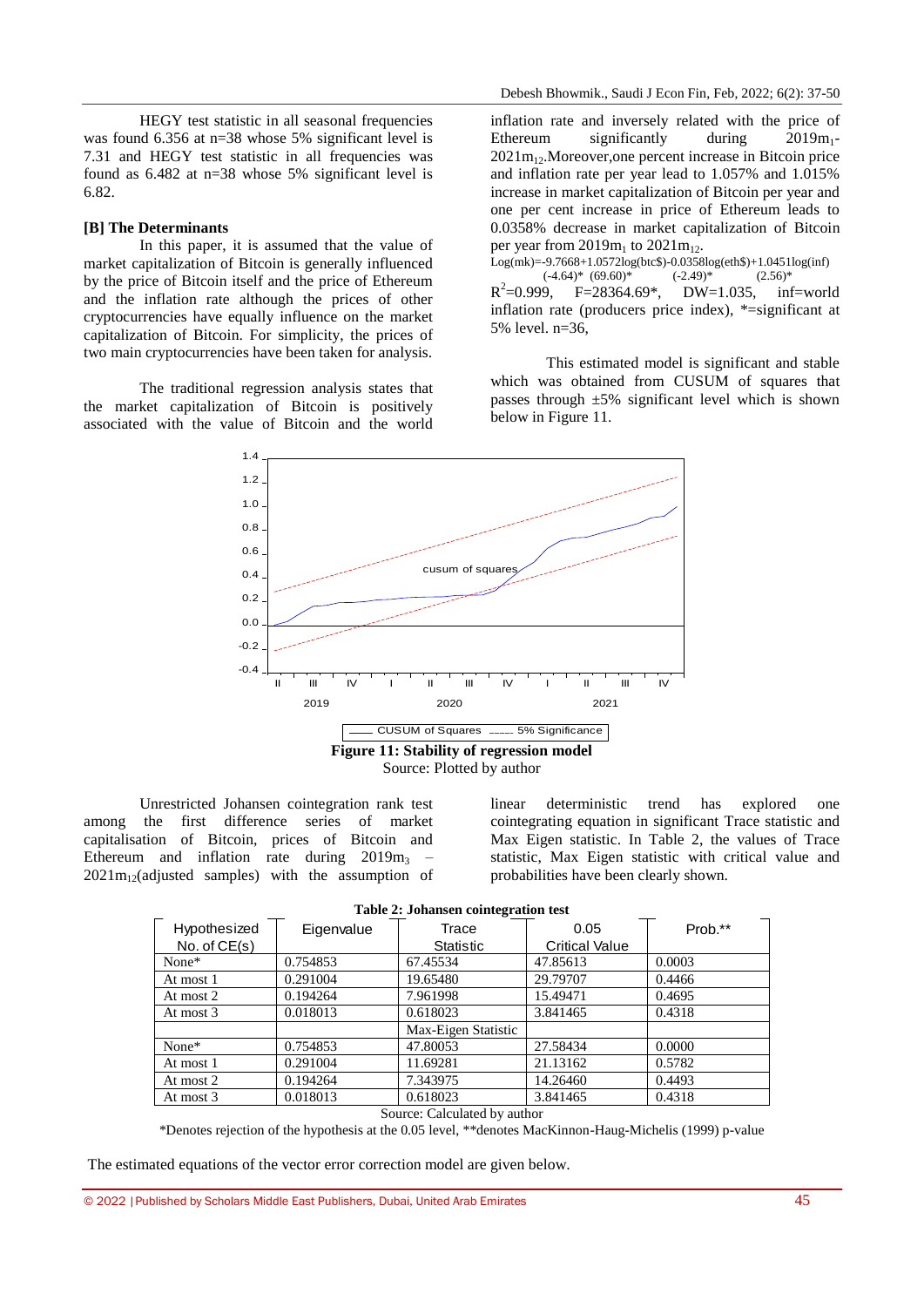$[1](\Delta m k) = 33.168 + 1.456EC_1 - 29.569(\Delta m k)_{t-1} - 18.019(\Delta m k)_{t-2} + 0.5606(\Delta b t c \text{S})_{t-1}$  $(0.61)$   $(0.72)$   $(-2.81)^*$   $(-1.88)^*$   $(2.88)^*$ +0.346( $\Delta$ btc $\oint_{t-2}$ -0.348( $\Delta$ eth $\oint_{t-1}$ -0.138( $\Delta$ eth)<sub>t-2</sub>+71.309( $\Delta$ inf)<sub>t-1</sub>+51.363( $\Delta$ inf)<sub>t-2</sub>  $(1.92)^*$   $(-3.55)^*$   $(-1.04)$   $(1.32)$   $(1.01)$  $R^2$ =0.69, F=5.69, SC=12.23, AIC=11.78,\*=5% significant level  $[2](\Delta \text{btc})_{t}=1990.837+82.815EC_1-1652.88(\Delta m k)_{t-1}-1023.344(\Delta m k)_{t-2}$ <br>(0.69) (0.77)  $(-2.97)^{*}$   $(-2.01)^{*}$  $(0.69)$   $(0.77)$   $(-2.97)*$  $+31.292(\Delta btc\$\)_{t-1}+19.658(\Delta btc\$\)_{t-2}-18.57(\Delta eth\$\)_{t-1}-8.669(\Delta eth\$\)_{t-2}$ <br>(3.03)\* (2.05) (-3.56)\* (-1.23)  $(3.03)^*$   $(2.05)$   $(-3.56)^*$   $(-1.23)$  $+3811.34(\Delta \text{inf})_{t=1}+2547.82(\Delta \text{inf})_{t=2}$  $(1.33)$   $(0.95)$  $R^2$ =0.69,F=5.76\* AIC=19.72,SC=20.17,\*=5% significant level.  $[3](\Delta ethS)_t=402.549+18.058EC_1-19.903(\Delta m k)_{t-1}-31.636(\Delta m k)_{t-2}$  $(4.14)^*$   $(4.96)^*$   $(-1.05)$   $(-1.83)^*$  $+0.397(\Delta \text{btc}\text{\$})_{t-1}+0.635(\Delta \text{btc}\text{\$})_{t-2}-1.456(\Delta \text{eth}\text{\$})_{t-1}-0.902(\Delta \text{eth}\text{\$})_{t-2}$  $(1.13)$   $(1.95)^*$   $(-8.21)^*$   $(-3.76)^*$  $+61.097(\Delta \text{inf})_{t-1}$ -156.9008( $\Delta \text{inf}$ )<sub>t-2</sub>  $(0.62)$   $(-1.709)^*$  $R^2$ =0.883,F=19.46,AIC=12.96,SC=13.41,\*=5% significant level  $[4](\Delta \text{inf})_{t=1}$ .0023+0.0322EC<sub>1</sub>-0.054( $\Delta$ mk)<sub>t-1</sub>-0.0113( $\Delta$ mk)<sub>t-2</sub>+0.001002( $\Delta$ btc\$)<sub>t-1</sub>  $(3.67)^{*}(3.16)^{*}$  (-1.01) (-0.23) (1.017) +0.0002( $\Delta$ btc $\hat{\mathcal{S}}$ )<sub>t-2</sub>-0.00058( $\Delta$ eth $\hat{\mathcal{S}}$ )<sub>t-1</sub>-0.0005( $\Delta$ eth $\hat{\mathcal{S}}$ )<sub>t-2</sub>-0.1527( $\Delta$ inf)<sub>t-1</sub>  $(0.22)$   $(-1.18)$   $(-0.76)$   $(-0.56)$  $-0.456(\Delta \text{inf})_{t-2}$  $(-1.78)$ \*  $R^2$ =0.61,F=4.02,SC=1.66,AIC=1.21,n=34,\*=significant at 5% level,n=34

The estimates of ECM state that the increment of market capitalisation of Bitcoin at current year is positively related with the increments of prices of Bitcoin and Ethereum in the short and in the long run. The increment of price of Bitcoin at current year is negatively related with the increment of market capitalisation of Bitcoin and the increment of the price of Ethereum in the short and in the long run. The increment of the price of Ethereum at current price is negatively related with the increments of market capitalisation of Bitcoin, price of the Ethereum and the inflation rate at the long run.

VEC model showed three-unit roots which state that the model is nonstationary and other two roots are greater than one so that it is unstable also because three roots lie outside the unit circle (Figure 12). In Table 3, the roots are given.

| Table 3: The roots of VECM |  |
|----------------------------|--|
|----------------------------|--|

| <b>Roots</b>                | <b>Modulus</b> |  |  |  |
|-----------------------------|----------------|--|--|--|
| 1.278516 - 0.454180i        | 1.356791       |  |  |  |
| $1.278516 + 0.454180$ i     | 1.356791       |  |  |  |
| 1.000000                    | 1.000000       |  |  |  |
| 1.000000                    | 1.000000       |  |  |  |
| 1.000000                    | 1.000000       |  |  |  |
| $-0.464365 - 0.855954i$     | 0.973803       |  |  |  |
| $-0.464365 + 0.855954i$     | 0.973803       |  |  |  |
| 0.751224                    | 0.751224       |  |  |  |
| $-0.643169 - 0.117671i$     | 0.653845       |  |  |  |
| $-0.643169 + 0.117671i$     | 0.653845       |  |  |  |
| $0.067914 - 0.526745i$      | 0.531105       |  |  |  |
| $0.067914 + 0.526745i$      | 0.531105       |  |  |  |
| Course Coloulated by outhor |                |  |  |  |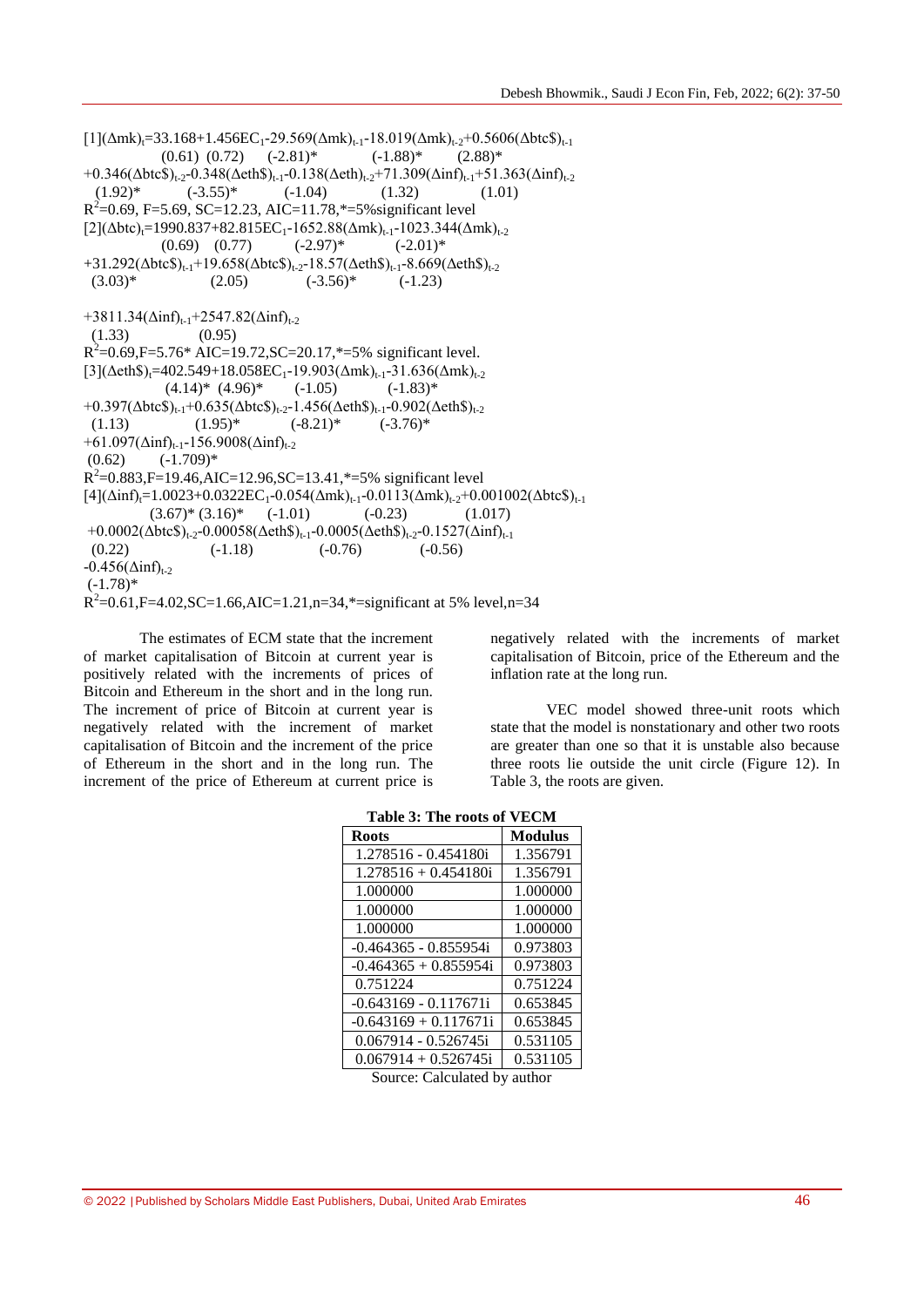

There is long run causality from Bitcoin and Ethereum prices and inflation rate in which long run causality from Bitcoin price to Bitcoin market capitalisation is highly significant but long run causality from Ethereum price and inflation rate are insignificant. The cointegrating equation has been diverging away from equilibrium because the coefficient of  $(mk)_{t-1}$  is positive and its t value is also insignificant.

 $(Mk)_{t=1}$ .4563(mk)<sub>t-1</sub>-0.0179(btc\$)<sub>t-1</sub>+0.0086(eth\$)<sub>t-1</sub>-0.2419(inf)<sub>t-1</sub> (0.72) (-79.01)\* (1.38) (-0.186)  $(-79.01)$ \* +27.809 Where \*=significant at 5% level.

In Figure 13, the cointegrating equation which represents the long run causalities has been moving away from the equilibrium line 0 steadily.



In the following Table 4 the short run causalities have been shown in details by applying Wald test which states that there are short run

causalities from Bitcoin market capitalisation to the price of Ethereum and there is bidirectional causality between Bitcoin price and Bitcoin market capitalisation.

| <b>Table 4: Short run causalities</b> |                     |             |                   |          |             |                    |  |  |
|---------------------------------------|---------------------|-------------|-------------------|----------|-------------|--------------------|--|--|
| Causality from to                     | Value of Chi-square | Probability | df<br>$\mathbf F$ |          | Probability | H0=no causality    |  |  |
|                                       |                     |             |                   |          |             | is rejected        |  |  |
| From Bitcoin price to Bitcoin         | 9.000056            | 0.0111      |                   | 4.500028 | 0.0256      | There is causality |  |  |
| market capitalisation                 |                     |             |                   |          |             |                    |  |  |
| From Ethereum price to                | 14.82551            | 0.0006      |                   | 7.412754 | 0.0033      | There is           |  |  |
| Bitcoin market capitalisation         |                     |             |                   |          |             | Causality          |  |  |
| From Bitcoin market                   | 9.66364             | 0.0080      |                   | 4.831822 | 0.0177      | There is causality |  |  |
| capitalisation to Bitcoin price       |                     |             |                   |          |             |                    |  |  |

Source: Calculated by author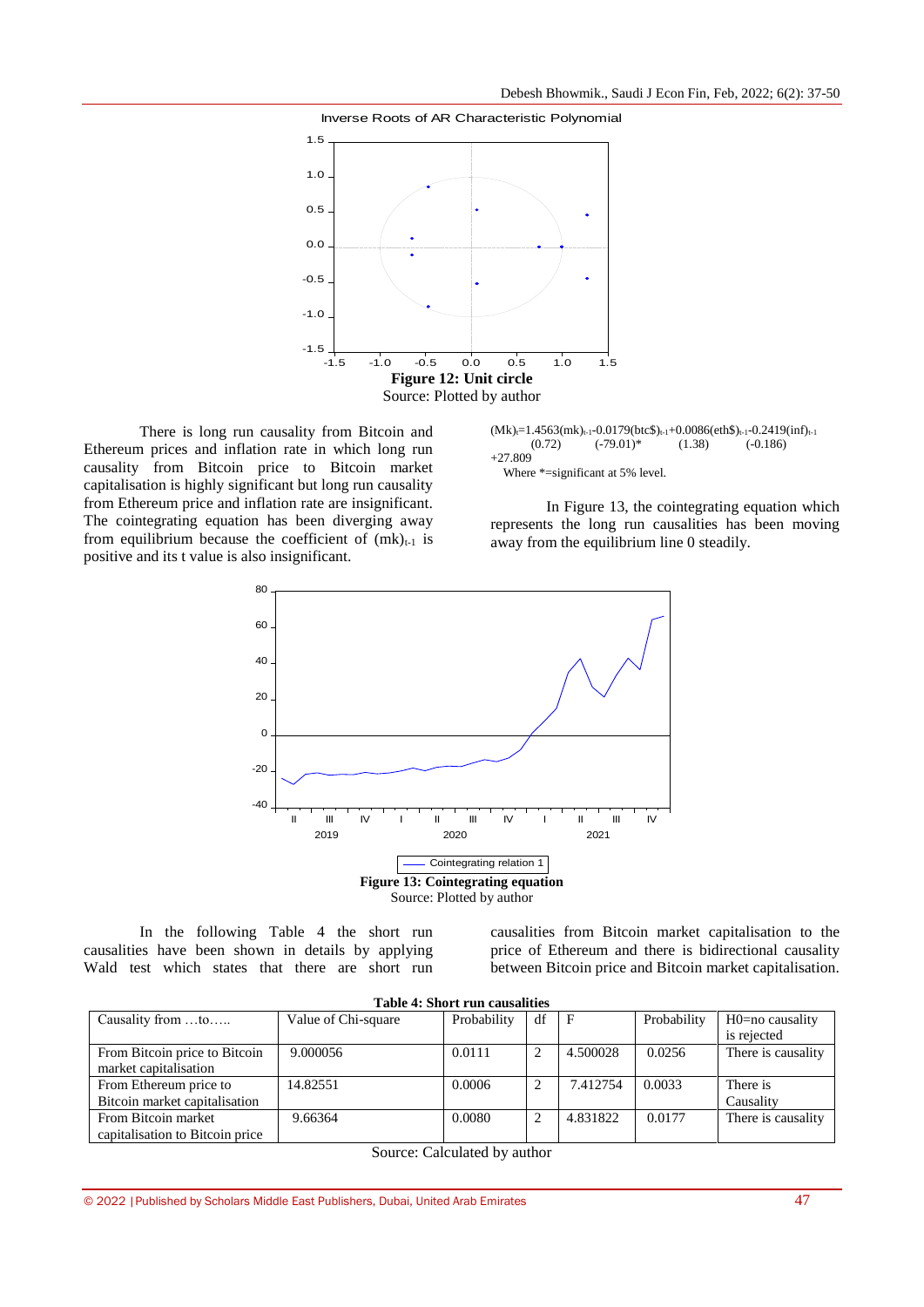In the Figure 14, the impulse response functions measured by Cholesky one standard deviation innovations have been plotted which implies that all the impulse response functions have been diverging away from equilibrium and there is no tendency to move

towards equilibrium which concludes that the market capitalisation of Bitcoin, price of Bitcoin and Ethereum are highly volatile and showed no signs of convergences.





#### **Scope of future research and limitations**

This paper enables potentialities of future research on capital market innovation for Bitcoin or other cryptocurrencies and how volatility of market capitalisation of Bitcoin influences on various assets of financial market and so on. The determinant of inflation differentials, interest rate and GDP were excluded from this simple analysis of the paper. It finds another scope of research in this area.

#### **Policies of regulations**

The complete ban on cryptocurrency trading is a solution otherwise partial regulations on its illegal trading can be done through[i] impositions on restrictions in cryptocurrency exchanges,[ii]setting quota on per day trading per exchange control,[iii]

regulate buyer from his accounts of buying or selling cryptocurrencies,[iv] controlling on exchanging with US\$ from home country,[v]setting centralised control on it through licensing,[vi] forcing to send returns on daily trading,[vii] monitoring through cyber security branches and so on.

#### **CONCLUSION**

The paper concludes that the trendline of Bitcoin price and Ethereum price in terms of dollar and the market capitalisation of Bitcoin during  $2019m_1$  –  $2021m<sub>12</sub>$  showed non-linear with four phases starting with upward swings, all of which are significant and stable model. Hamilton filter model (2018) of market capitalisation of Bitcoin from  $2017m_1$  to  $2021m_{12}$  by applying STL method assured strong upward trend line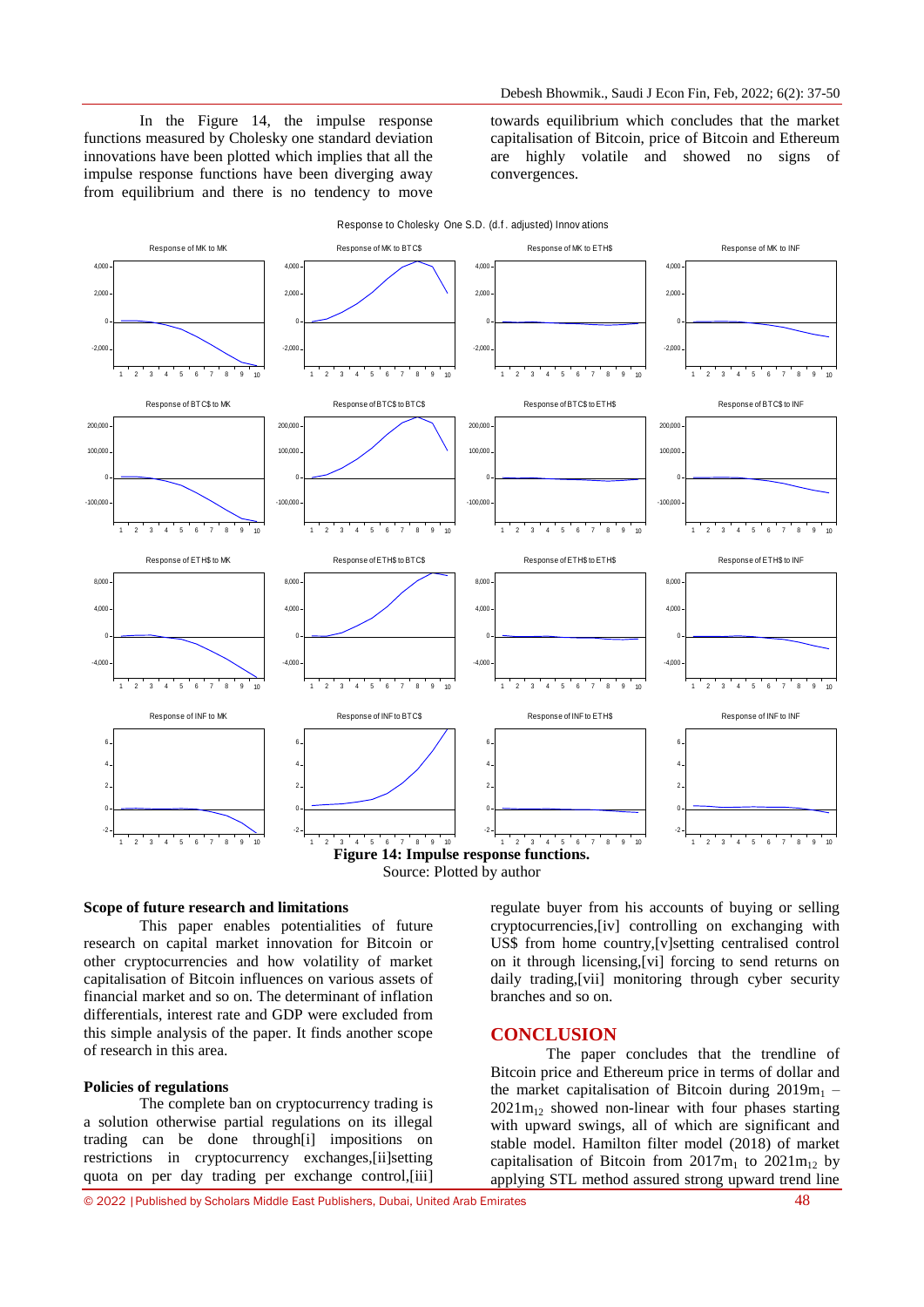without swings and the cyclical patterns showed 8 peaks and 7 troughs and the seasonal variation constituted U shaped and the seasonal variation was diagnosed by autocorrelation and partial autocorrelation functions. The seasonal fluctuations were also tested by the seasonal unit root test. Wavelet Shrinkage Estimator noise assured the nonstationary behavior of market capitalization of Bitcoin.The Hamilton filter model of market capitalisation of Bitcoin was passed through automatically selected ARMA (1,3) model where autoregressive process is convergent and significant but the moving average process is convergent but insignificant which implies that the model is nonstationary but stable since the roots AR and MA of the model are less than one. The traditional multiple regression analysis suggested that the market capitalisation of Bitcoin is positively related with Bitcoin price and world inflation rate and inversely related with price of Ethereum during  $201m_1-2021m_{12}$ which is significant and stable. Johansen cointegration and VAR model states that market capitalisation of Bitcoin has one significant cointegrating equation with Bitcoin and Ethereum price and inflation rate but its cointegrating equation diverged away from equilibrium because the long run causality is insignificant although there is significant short run bidirectional causality between Bitcoin price and Bitcoin market capitalisation and price of Ethereum has short run causality with market capitalisation of Bitcoin respectively during the specified period. All the impulse response functions move away from the equilibrium which implies that the volatility of market capitalisation of Bitcoin exhibits a never ending process.

## **ACKNOWLEDGEMENT**

In preparing this article, no fund was sanctioned by any govt/NGOs or institutions. I am responsible for all errors and omissions.

**Conflict of Interest:** There is no conflict of interest in the process of publication.

## **REFERENCES**

- Afzal, A., & Asif, A. (2019). Cryptocurrencies, Blockchain and Regulation: A Review. *The Lahore Journal of Economics*, 24(1), 103–130.
- Alonso, N., & Luis, S. (2019). Activities and Operations with Cryptocurrencies and Their Taxation Implications: The Spanish Case*. Laws,* 8(3), 1-13.
- Avdeychik, V., & Capozzi, J. (2018). SEC's Division of Investment Management Voices Concerns Over Registered Funds Investing in Cryptocurrencies and Cryptocurrency Related Products. *Journal of Investment Compliance*, 19(2), 8–12.
- Bolt, W., & Van Oordt, M. R. (2019). On the value of virtual currencies. *Journal of Money, Credit and Banking*. <https://doi.org/10.1111/jmcb.12619>
- Chirita, N., & Nica, I. (2020). An approach to the use of cryptocurrencies in Romania using data mining technique. *Theoretical and Applied Economics*, 27(1), (622), 5-20. <http://store.ectap.ro/articole/1435.pdf>
- Darne, O., & Diebolt, C. (2002,August). A Note on Seasonal Unit Root Tests. *Quality & Quantity,*  26(3), 305-310. DO[I:10.1023/A:1016032601197](http://dx.doi.org/10.1023/A:1016032601197)
- Donoho, D. L., & Johnstone, I. M. (1998). Minimax estimation via wavelet shrinkage. *The annals of Statistics,* 26(3), 879–921. https://web.stanford.edu/class/ee378a/lecturenotes/lecture\_15.pdf
- Fadeyi, O., Krejcar, O., Maresova, P., Kuca, K., Brida, P., & Selamat, A. (2020). Opinions on Sustainability of Smart Cities in the Context of Energy Challenges Posed by Cryptocurrency Mining. *Sustainability*, 12(1), 169. https://doi.org/10.3390/su12010169
- Fantazzini, D., & Zimin, S. (2020). A multivariate approach for the joint modelling of market risk and credit risk for cryptocurrencies. *Journal of Industrial & Business Economics*, 47(3), 47(3). DOI:10.1007/s40812-019-00136-8
- Fernández-Villaverde, J., & Sanches, D. (2019). Can currency competition work? *Journal of Monetary Economics.* [https://doi.org/10.1016/j.jmoneco.2019](https://doi.org/10.1016/j.jmoneco.2019.07.003) [.07.003.](https://doi.org/10.1016/j.jmoneco.2019.07.003)
- Hamilton, J. D. (2018). Why you should never use the Hodrick-Prescott filter. *Review of Economics and Statistics, 100*(5), 831-843. Available at: [https://econweb.ucsd.edu/~jhamilto/hp.pdf.](https://econweb.ucsd.edu/~jhamilto/hp.pdf)
- Haryanto, S., Subroto, A., & Ulpah, M. (2020). Disposition effect and herding behaviour in the cryptocurrency market.*Journal of Industrial and Business Economics,* 47(1),115-132, <https://doi.org/10.1007/s40812-019-00130-0>
- Hylleberg, S., Engle, R., Granger, C., & Yoo, B. (1990). Seasonal integration and cointegration. *Journal of Econometrics*, 44(1), 215- 238. DOI: [http://dx.doi.org/10.1016/0304-](http://dx.doi.org/10.1016/0304-4076(90)90080-D) [4076\(90\)90080-D.](http://dx.doi.org/10.1016/0304-4076(90)90080-D)
- Johansen, S. (1988). Statistical Analysis of Cointegrating Vectors. *Journal of Economic Dynamics and Control*,12,231-254. https://econpapers.repec.org/RePEc:eee:dyncon:v:1 2:y:1988:i:2-3:p:231-254
- Momtaz, P. P. (2019). The Pricing and Performance of Cryptocurrency. *The European Journal of Finance*, 1–14. <https://doi.org/10.1080/1351847X.2019.1647259>
- Nakamoto, S. (2008). *Bitcoin: A Peer-to-Peer Electronic Cash System*. (Satoshi Nakamoto Institute Working Paper). Retrieved from: <http://nakamotoinstitute.org/bitcoin/>
- OECD. (2019). Initial coin offerings (ICOs) for SME financing.

<sup>© 2022</sup> |Published by Scholars Middle East Publishers, Dubai, United Arab Emirates 49